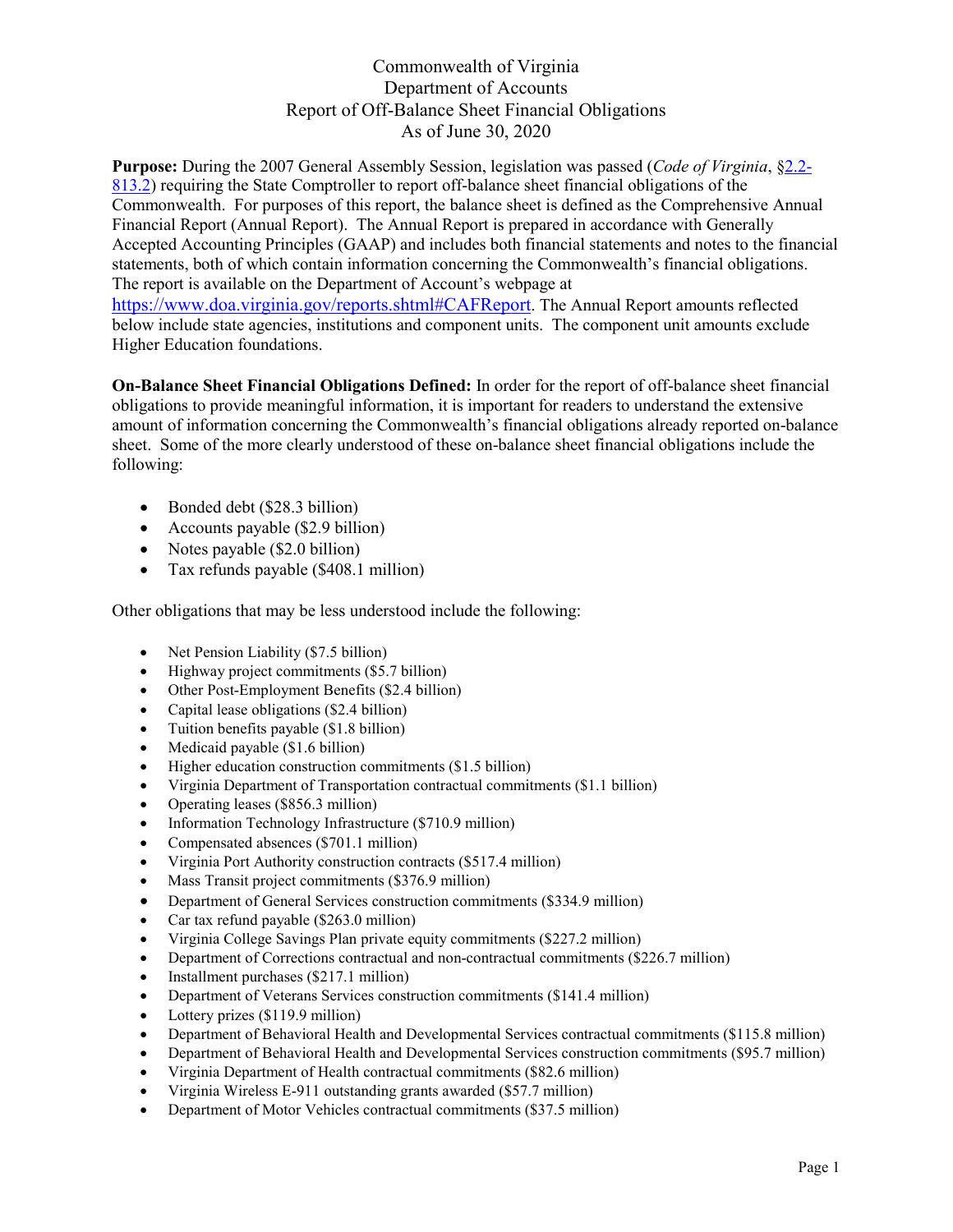- Enterprise Applications (Internal Service Fund) (\$26.4 million)
- Department of Military Affairs construction commitments (\$16.6 million)
- Virginia Employment Commission commitments (\$16.0 million)
- Department of Forensic Science construction commitments (\$10.1 million)
- Wastewater Treatment Projects (\$10.1 million)
- Pollution Remediation Obligations (\$9.5 million)
- Department of Conservation and Recreation construction commitments (\$7.8 million)

Comprehensive information concerning these on-balance sheet financial obligations is reported in the Annual Report.

**Off-Balance Sheet Financial Obligations Defined:** Certain financial obligations are off-balance sheet (i.e., not included in the Annual Report) because they do not meet GAAP liability reporting requirements. To obtain information about these obligations, DOA asked each agency and institution to analyze their financial obligations and provide a listing of such obligations that were excluded from the FY 2020 Annual Report. While acknowledging that the list was not all-inclusive, to stimulate agency analyses and elicit the most comprehensive list of off-balance sheet financial obligations possible, agencies and institutions were requested to consider the following list of potential off-balance sheet obligations:

- Construction or other commitment contracts with or without formal agreements;
- Public-Private Partnership Agreements;
- Federal match requirements;
- Ouestioned Federal Costs;
- Potential legal case settlements; and
- Court-ordered requirements

**Off-Balance Sheet Financial Obligation Exclusions:** In order to make this reporting process as efficient as possible, DOA established the following reporting parameters designed to prevent the redundant reporting of information already reported by other central service agencies and to focus the off-balance sheet financial obligations report on unusual or infrequent financial transactions instead of ongoing government operations. First, DOA requested that agencies and institutions exclude financial obligations falling within the *ongoing operations* category. This category includes the Commonwealth's financial obligations stemming from the historical provision of state funding to support services conducted for citizens by state or local government. That is, the financial obligations stemming from the fact that the Commonwealth has historically borne all, or a portion, of the operating cost of government programs such as public education, state prisoner incarceration, and Medicaid, to name but a few, are excluded from the list of off-balance sheet financial obligations reported. These ongoing government programs are included in the Commonwealth's "Six Year Financial Plan," available from the Department of Planning and Budget. Second, DOA requested that agencies and institutions exclude the obligations associated with *deferred maintenance costs.* The Department of General Services (DGS) reports \$4.7 million in deferred maintenance costs associated with DGS's facilities as of September 15, 2021.

In January 2012, the Department of Behavioral Health and Developmental Services (DBHDS) reached a settlement agreement with the United States Department of Justice (DOJ) involving the latter's investigation of the Commonwealth's training centers for the intellectually disabled. The agreement involved the closing of four training centers over an eight year period. It remains a possibility that DBHDS could be named in litigation resulting from the implementation of the settlement agreement. At this time, any estimate of potential liability cannot be determined or provided. Presently, all four training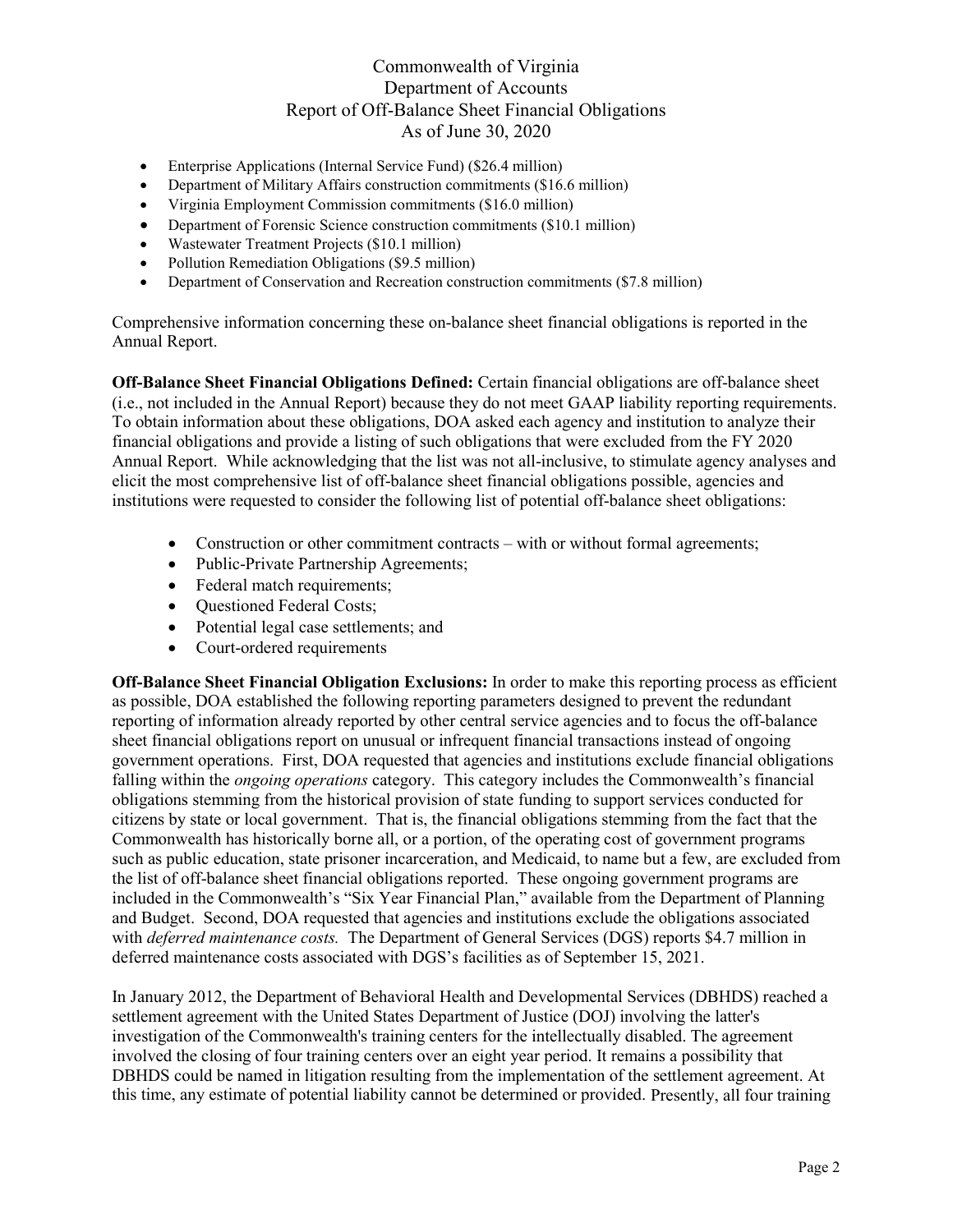centers (Central Virginia Training Center, Northern Virginia Training Center, Southside Virginia Training Center and Southwestern Virginia Training Center) have been closed. Only the land where Northern Virginia Training Center in Falls Church, Virginia once stood has been sold. DBHDS continues to incur costs associated with maintaining the property at the remaining closed training centers. With the exception of Southside Virginia Training Center (this property was transferred to Central State Hospital), all remaining training centers have been declared surplus and efforts to sell these properties are underway.

**Commonwealth Off-Balance Sheet Obligations:** The off-balance sheet financial obligations reported by Commonwealth agencies and institutions as of June 30, 2020 total \$370,082,149. **Table A** summarizes the off-balance sheet financial obligations reported by all agencies and institutions. Individual agency and institution totals are provided in the **Table B**. Due to the reporting technicalities associated with the Annual Report, **Table A** and **Table B** include clarifying notes for selected items.

**Acknowledgments:** DOA acknowledges the hard-work and dedication of the agency fiscal staffs that provided information essential in the preparation of this report of off-balance sheet obligations. Since no financial reporting standards exist for off-balance sheet financial obligations, DOA anticipates that the off-balance sheet reporting process will be refined as future reports are prepared after benefiting from constructive comments by users of the report.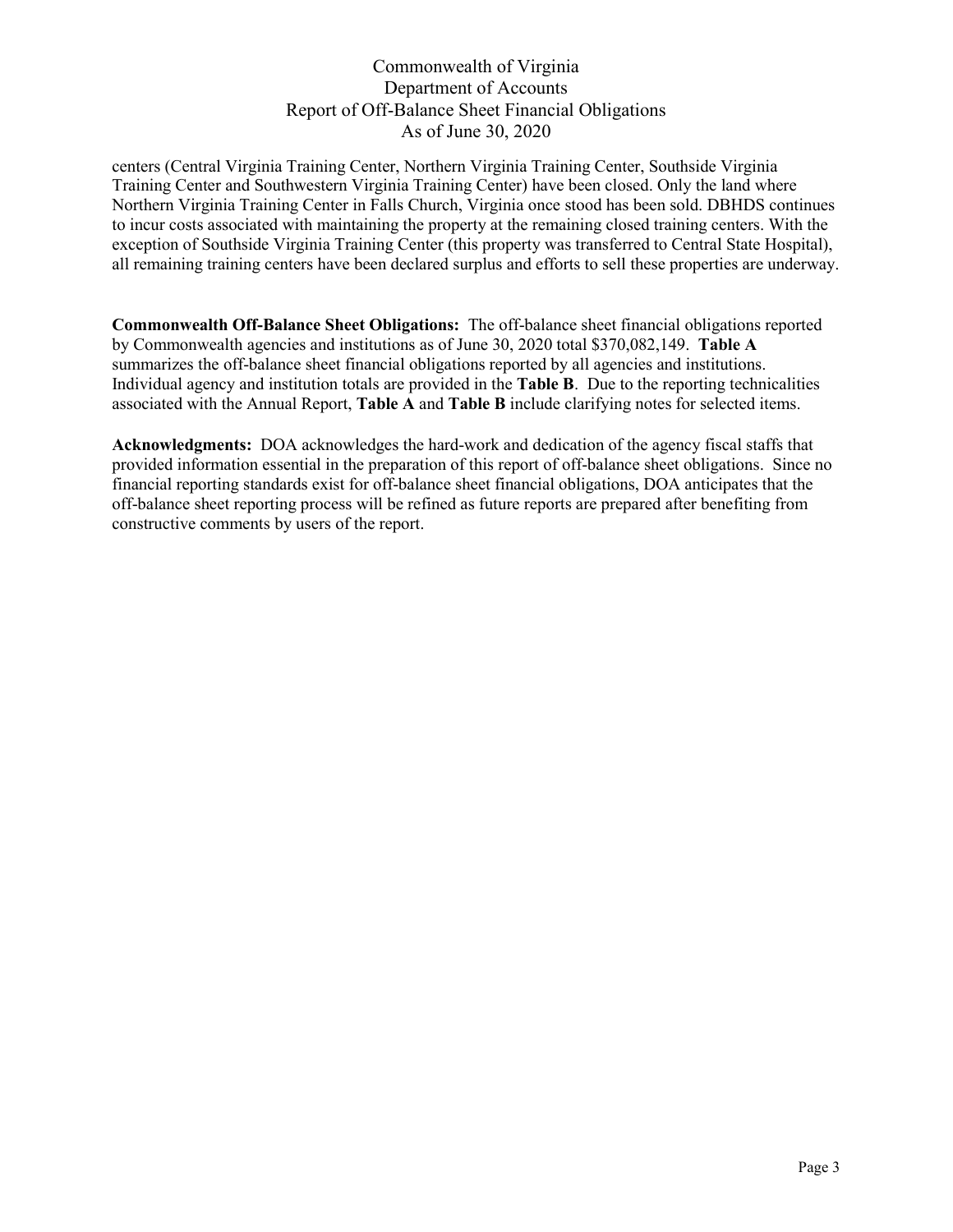#### **Table A**

| <b>Type of Off-Balance Sheet Obligation</b>     | <b>Off-Balance Sheet</b><br><b>Obligation Amount as</b><br>of June 30, 2020 |
|-------------------------------------------------|-----------------------------------------------------------------------------|
|                                                 |                                                                             |
| Liabilities to Foundations that were Eliminated | 351,217,094                                                                 |
| <b>Federal Match Requirements</b>               | 11,158,022                                                                  |
| Contracts                                       | 2,977,306                                                                   |
| Non-Federal Match Requirements                  | 2,590,467                                                                   |
| <b>Other Commitment Contracts</b>               | 932,502                                                                     |
| Legal Cases                                     | 628,045                                                                     |
| <b>Right of Way Obligations</b>                 | 578,713                                                                     |
| <b>Grand Total</b>                              | 370,082,149                                                                 |

Note 1: For Annual Report purposes, the financial activity for the higher education institution and the related foundations is combined into one column. In order to prevent duplication, the significant activity between the higher education institution and the related foundations is excluded from the report. These amounts are being included in this schedule.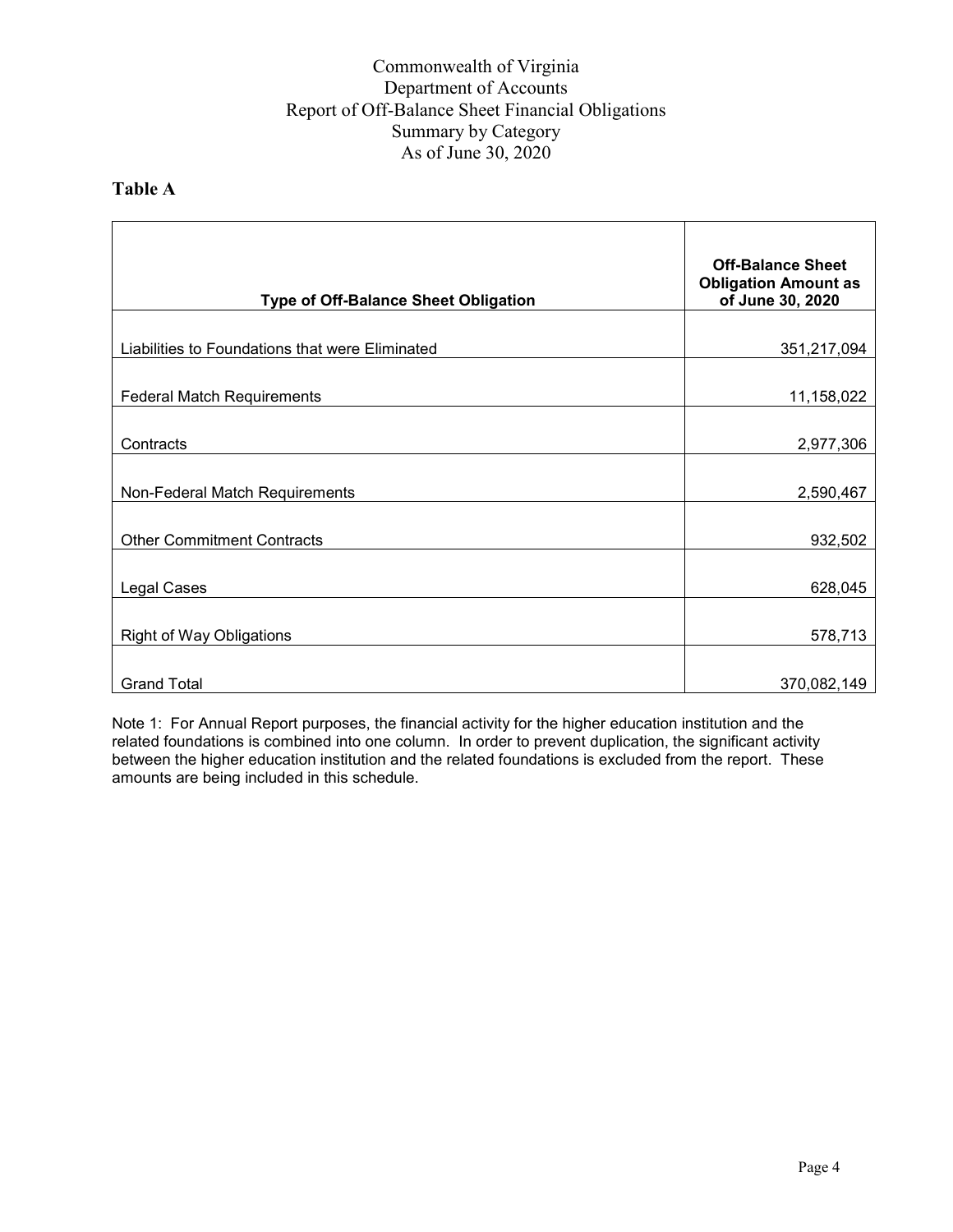# **Table B**

| Agency<br><b>Number</b> | <b>Agency Name</b>                                | <b>Type of Off-Balance Sheet</b><br>Obligation | <b>Description</b>                                                                            | <b>Off-Balance Sheet</b><br><b>Obligation Amount as</b><br>of June 30, 2020 |
|-------------------------|---------------------------------------------------|------------------------------------------------|-----------------------------------------------------------------------------------------------|-----------------------------------------------------------------------------|
| 140                     | DEPARTMENT OF CRIMINAL JUSTICE<br><b>SERVICES</b> | <b>Federal Match Requirements</b>              | <b>RSAT Grants</b>                                                                            | 1.228                                                                       |
| 140 Total               |                                                   |                                                |                                                                                               | 1,228                                                                       |
| 154                     | DEPARTMENT OF MOTOR VEHICLES                      | <b>Legal Cases</b>                             | Stultz Case (Federal Litigation) \$326,250 for Lost Future Income &<br><b>Fringe Benefits</b> | 190,250                                                                     |
| 154 Total               |                                                   |                                                |                                                                                               | 190,250                                                                     |
| 156                     | DEPARTMENT OF STATE POLICE                        | <b>Federal Match Requirements</b>              | Agency Match requirement for Grant FM-MCG-0528-20-01-00                                       | 1,236,287                                                                   |
| 156                     | DEPARTMENT OF STATE POLICE                        | Federal Match Requirements                     | Agency Match requirement for Grant FM-MCG-0451-19-01-00                                       | 497,090                                                                     |
| 156                     | DEPARTMENT OF STATE POLICE                        | <b>Federal Match Requirements</b>              | Agency Match requirement for Grant FM6OT-2020-50078-20078                                     | 265,642                                                                     |
| 156                     | DEPARTMENT OF STATE POLICE                        | <b>Federal Match Requirements</b>              | Agency Match requirement for Grant FSC-2020-50091-20091                                       | 227,668                                                                     |
| 156                     | DEPARTMENT OF STATE POLICE                        | Federal Match Requirements                     | Agency Match requirement for Grant 2019-RU-BX-K004                                            | 85,572                                                                      |
| 156                     | DEPARTMENT OF STATE POLICE                        | Federal Match Requirements                     | Agency Match requirement for Grant FM2HVE-2020-50090-20090                                    | 83,173                                                                      |
| 156                     | DEPARTMENT OF STATE POLICE                        | Federal Match Requirements                     | Agency Match requirement for Grant 2018-RU-BX-K015                                            | 29,527                                                                      |
| 156                     | DEPARTMENT OF STATE POLICE                        | Federal Match Requirements                     | Agency Match requirement for Grant 2015-RU-BX-K019                                            | 3,789                                                                       |
| 156                     | DEPARTMENT OF STATE POLICE                        | <b>Federal Match Requirements</b>              | Agency Match requirement for Grant 2014-RU-BX-K033                                            | 3.593                                                                       |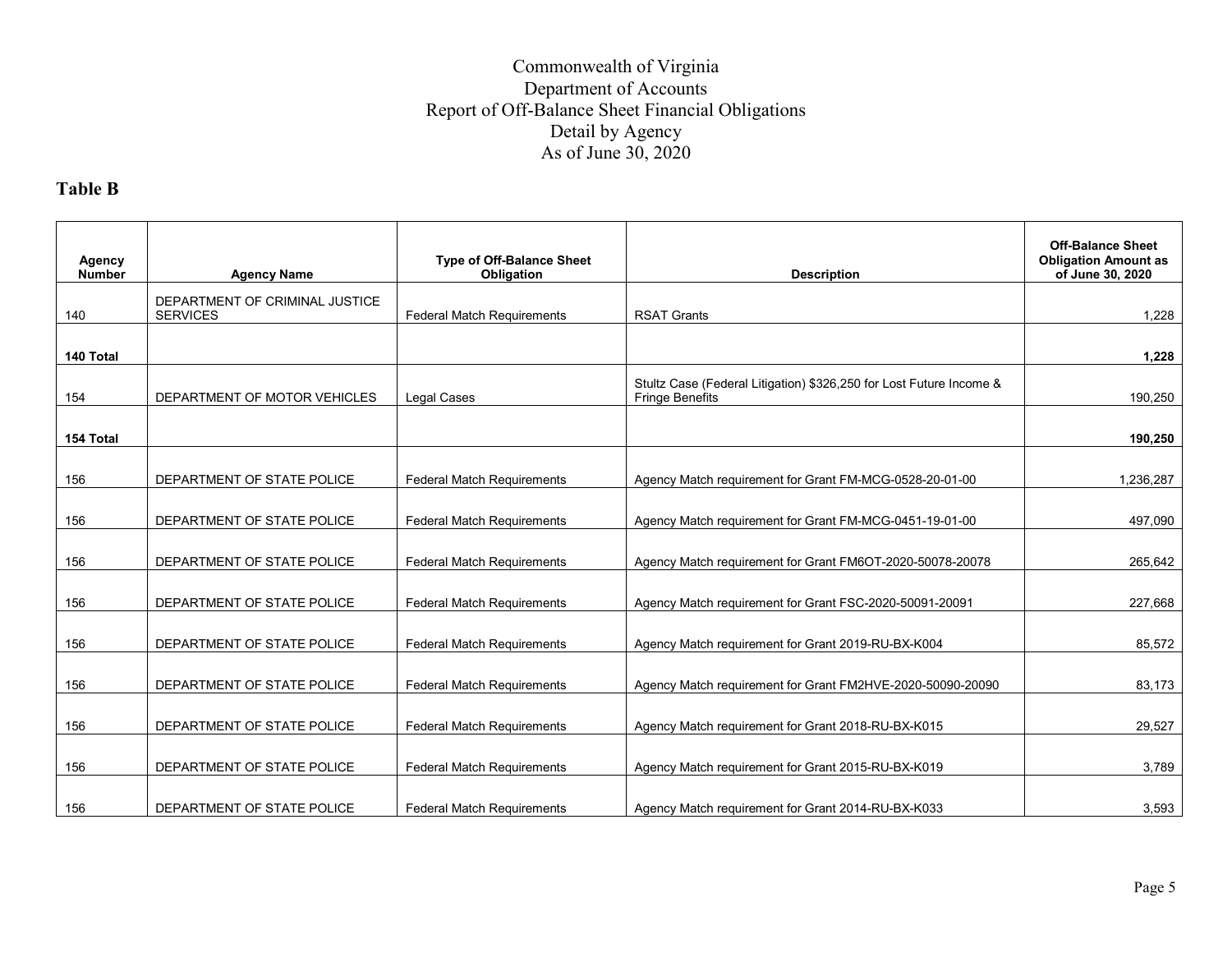| <b>Agency</b> |                                                                         | <b>Type of Off-Balance Sheet</b>                   |                                                                                     | <b>Off-Balance Sheet</b><br><b>Obligation Amount as</b> |
|---------------|-------------------------------------------------------------------------|----------------------------------------------------|-------------------------------------------------------------------------------------|---------------------------------------------------------|
| <b>Number</b> | <b>Agency Name</b>                                                      | Obligation                                         | <b>Description</b>                                                                  | of June 30, 2020                                        |
|               |                                                                         |                                                    |                                                                                     |                                                         |
| 156           | DEPARTMENT OF STATE POLICE                                              | <b>Federal Match Requirements</b>                  | Agency Match requirement for Grant 2016-RU-BX-K022                                  | 3,406                                                   |
|               |                                                                         |                                                    |                                                                                     |                                                         |
| 156           | DEPARTMENT OF STATE POLICE                                              | <b>Federal Match Requirements</b>                  | Agency Match requirement for Grant 2017-RU-BX-K002                                  | 51                                                      |
|               |                                                                         |                                                    |                                                                                     |                                                         |
| 156 Total     |                                                                         |                                                    |                                                                                     | 2,435,798                                               |
|               |                                                                         |                                                    |                                                                                     |                                                         |
| 199           | DEPARTMENT OF CONSERVATION<br>AND RECREATION                            | <b>Federal Match Requirements</b>                  | <b>Community Assistance Program State Support Services</b>                          | 54,786                                                  |
|               |                                                                         |                                                    |                                                                                     |                                                         |
|               |                                                                         |                                                    |                                                                                     |                                                         |
| 199 Total     |                                                                         |                                                    |                                                                                     | 54,786                                                  |
|               | DEPARTMENT OF EDUCATION.                                                |                                                    |                                                                                     |                                                         |
| 201           | CENTRAL OFFICE OPERATIONS                                               | <b>Federal Match Requirements</b>                  | Children Nutrition Program State Administrative Expense                             | 68,295                                                  |
|               |                                                                         |                                                    |                                                                                     |                                                         |
| 201 Total     |                                                                         |                                                    |                                                                                     | 68,295                                                  |
|               | THE COLLEGE OF WILLIAM AND MARY                                         | Liabilities to foundations that were               |                                                                                     |                                                         |
| 204           | IN VIRGINIA (including CWM, RBC and<br>VIMS)                            | eliminated                                         | Significant intrafund liabilities with foundations were eliminated for<br>reporting | 20,861,172                                              |
|               |                                                                         |                                                    |                                                                                     |                                                         |
| 204 Total     |                                                                         |                                                    |                                                                                     | 20,861,172                                              |
|               | UNIVERSITY OF VIRGINIA (including                                       |                                                    |                                                                                     |                                                         |
|               | UVA, UVA Medical Center and UVA's                                       | Liabilities to foundations that were               | Significant intrafund liabilities with foundations were eliminated for              |                                                         |
| 207           | College at Wise)                                                        | eliminated                                         | reporting                                                                           | 62.320.585                                              |
|               |                                                                         |                                                    |                                                                                     |                                                         |
| 207 Total     |                                                                         |                                                    |                                                                                     | 62,320,585                                              |
|               | <b>VIRGINIA POLYTECHNIC INSTITUTE &amp;</b>                             |                                                    |                                                                                     |                                                         |
|               | STATE UNIVERSITY (including VPI&SU<br>& VPI&SU-COOP Ext & AG Experiment | Liabilities to foundations that were               | Significant intrafund liabilities with foundations were eliminated for              |                                                         |
| 208           | Div.)                                                                   | eliminated                                         | reporting                                                                           | 72,325,000                                              |
|               |                                                                         |                                                    |                                                                                     |                                                         |
| 208 Total     |                                                                         |                                                    |                                                                                     | 72,325,000                                              |
|               |                                                                         |                                                    |                                                                                     |                                                         |
| 211           | <b>VIRGINIA MILITARY INSTITUTE</b>                                      | Liabilities to foundations that were<br>eliminated | Significant intrafund liabilities with foundations were eliminated for<br>reporting | 30,355                                                  |
|               |                                                                         |                                                    |                                                                                     |                                                         |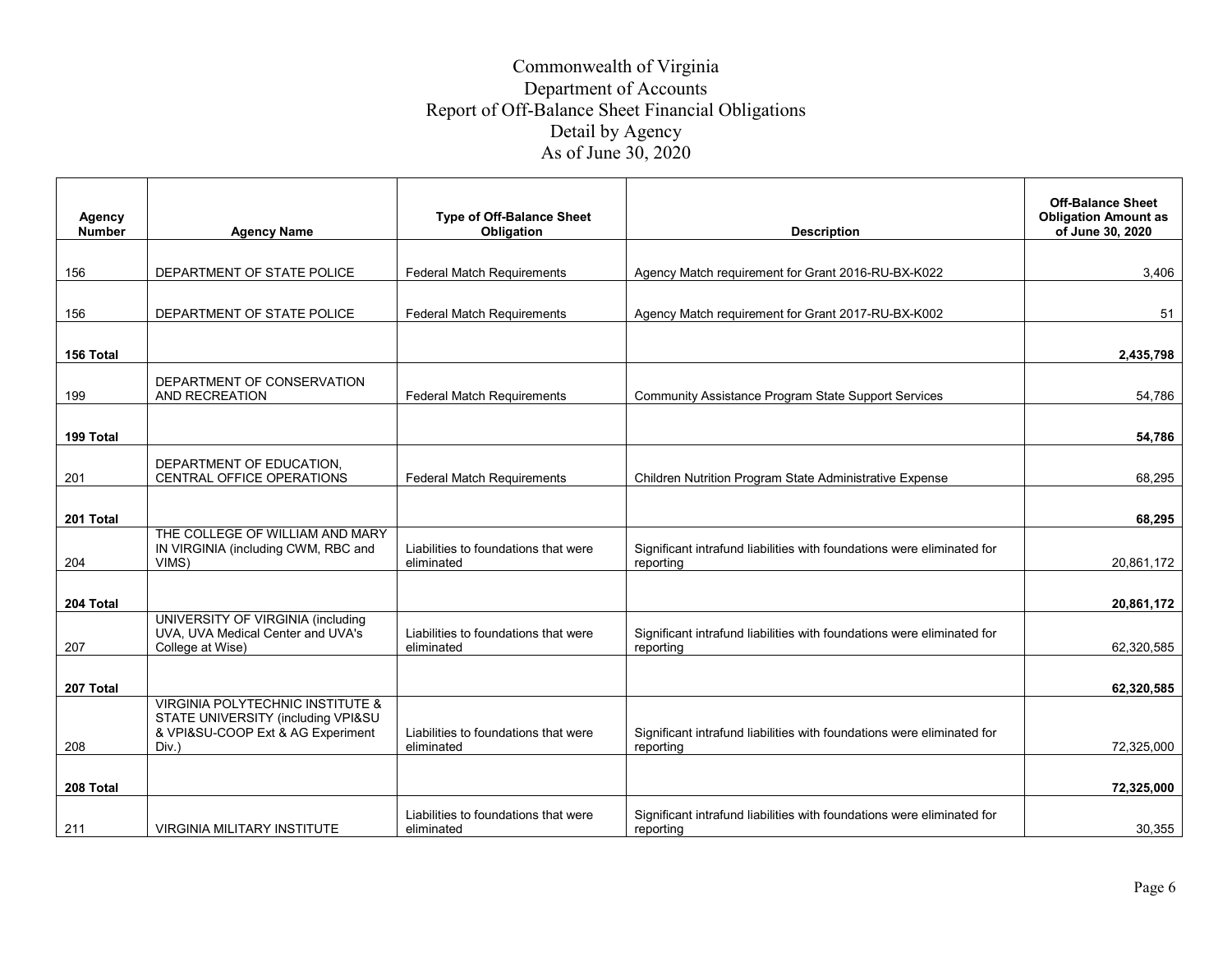| Agency<br><b>Number</b> | <b>Agency Name</b>                                                                  | <b>Type of Off-Balance Sheet</b><br>Obligation     | <b>Description</b>                                                                                                                                                                                                                                             | <b>Off-Balance Sheet</b><br><b>Obligation Amount as</b><br>of June 30, 2020 |
|-------------------------|-------------------------------------------------------------------------------------|----------------------------------------------------|----------------------------------------------------------------------------------------------------------------------------------------------------------------------------------------------------------------------------------------------------------------|-----------------------------------------------------------------------------|
|                         |                                                                                     |                                                    |                                                                                                                                                                                                                                                                |                                                                             |
| 211 Total               |                                                                                     |                                                    |                                                                                                                                                                                                                                                                | 30,355                                                                      |
|                         | <b>VIRGINIA STATE UNIVERSITY (including</b><br>VSU & Coop Ext/Agricultural Research |                                                    |                                                                                                                                                                                                                                                                |                                                                             |
| 212                     | Service)                                                                            | Federal match requirements                         | <b>Federal Grants</b>                                                                                                                                                                                                                                          | 10,686                                                                      |
| 212 Total               |                                                                                     |                                                    |                                                                                                                                                                                                                                                                | 10,686                                                                      |
| 215                     | UNIVERSITY OF MARY WASHINGTON                                                       | Liabilities to foundations that were<br>eliminated | Significant intrafund liabilities with foundations were eliminated for<br>reporting                                                                                                                                                                            | 365,773                                                                     |
|                         |                                                                                     |                                                    |                                                                                                                                                                                                                                                                |                                                                             |
| 215                     | UNIVERSITY OF MARY WASHINGTON                                                       | Federal match requirements                         | Small Business Development, SEOG, FCWS, NEH Monroe Papers                                                                                                                                                                                                      | 200,380                                                                     |
| 215 Total               |                                                                                     |                                                    |                                                                                                                                                                                                                                                                | 566,153                                                                     |
| 216                     | <b>JAMES MADISON UNIVERSITY</b>                                                     | Liabilities to foundations that were<br>eliminated | Significant intrafund liabilities with foundations were eliminated for<br>reporting                                                                                                                                                                            | 5,885,736                                                                   |
| 216 Total               |                                                                                     |                                                    |                                                                                                                                                                                                                                                                | 5,885,736                                                                   |
| 217                     | <b>RADFORD UNIVERSITY</b>                                                           | Liabilities to foundations that were<br>eliminated | Significant intrafund liabilities with foundations were eliminated for<br>reporting                                                                                                                                                                            | 26,524,731                                                                  |
|                         |                                                                                     |                                                    |                                                                                                                                                                                                                                                                |                                                                             |
| 217 Total               |                                                                                     |                                                    |                                                                                                                                                                                                                                                                | 26,524,731                                                                  |
| 221                     | OLD DOMINION UNIVERSITY                                                             | Liabilities to foundations that were<br>eliminated | Significant intrafund liabilities with foundations were eliminated for<br>reporting                                                                                                                                                                            | 4,707,765                                                                   |
|                         |                                                                                     |                                                    |                                                                                                                                                                                                                                                                |                                                                             |
| 221 Total               |                                                                                     |                                                    | As of June 30, 2020, the Board had contractual commitments of                                                                                                                                                                                                  | 4,707,765                                                                   |
| 226                     | <b>BOARD OF ACCOUNTANCY</b>                                                         | <b>Other Commitment Contracts</b>                  | approximately \$149,500. These remaining commitments represent<br>the unperformed portion of a contract related to an information<br>technology project and, as such, have not been accrued as<br>expenses or liabilities on the Board's financial statements. | 149.500                                                                     |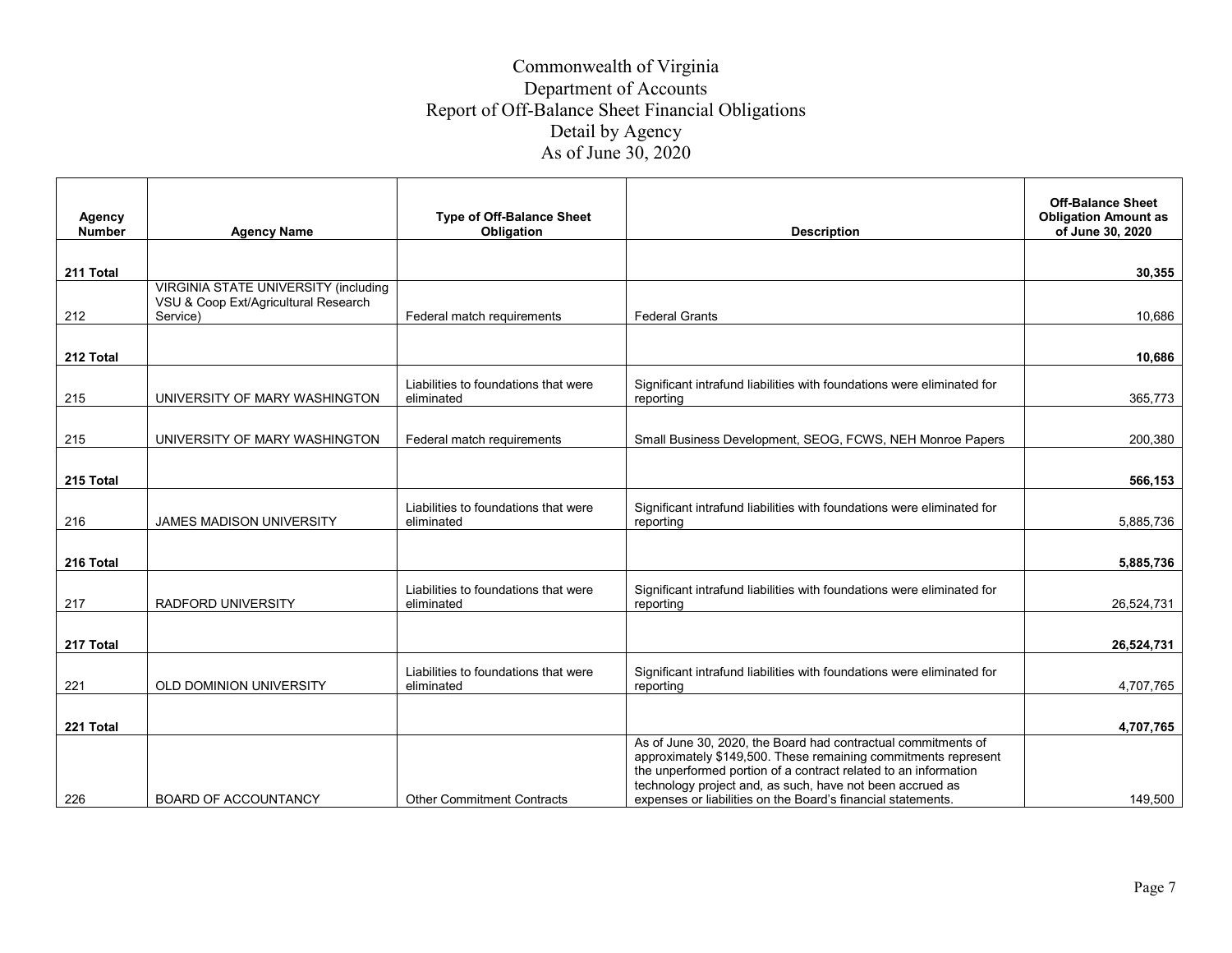| <b>Agency</b><br><b>Number</b> | <b>Agency Name</b>                              | <b>Type of Off-Balance Sheet</b><br>Obligation     | <b>Description</b>                                                                  | <b>Off-Balance Sheet</b><br><b>Obligation Amount as</b><br>of June 30, 2020 |
|--------------------------------|-------------------------------------------------|----------------------------------------------------|-------------------------------------------------------------------------------------|-----------------------------------------------------------------------------|
|                                |                                                 |                                                    |                                                                                     | 149.500                                                                     |
| 226 Total                      |                                                 |                                                    |                                                                                     |                                                                             |
| 236                            | VIRGINIA COMMONWEALTH<br><b>UNIVERSITY</b>      | Liabilities to foundations that were<br>eliminated | Significant intrafund liabilities with foundations were eliminated for<br>reporting | 46,723,187                                                                  |
| 236 Total                      |                                                 |                                                    |                                                                                     | 46,723,187                                                                  |
| 242                            | <b>CHRISTOPHER NEWPORT</b><br><b>UNIVERSITY</b> | Liabilities to foundations that were<br>eliminated | Significant intrafund liabilities with foundations were eliminated for<br>reporting | 1,058,738                                                                   |
|                                |                                                 |                                                    |                                                                                     |                                                                             |
| 242 Total                      |                                                 |                                                    |                                                                                     | 1,058,738                                                                   |
|                                |                                                 |                                                    |                                                                                     |                                                                             |
| 247                            | <b>GEORGE MASON UNIVERSITY</b>                  | Liabilities to foundations that were<br>eliminated | Significant intrafund liabilities with foundations were eliminated for<br>reporting | 110,414,052                                                                 |
|                                |                                                 |                                                    |                                                                                     |                                                                             |
| 247                            | <b>GEORGE MASON UNIVERSITY</b>                  | Federal match requirements                         | Cost sharing commitments on signed federal grants                                   | 2,900,873                                                                   |
|                                |                                                 |                                                    |                                                                                     |                                                                             |
| 247                            | <b>GEORGE MASON UNIVERSITY</b>                  | Non-Federal Match Requirements                     | Cost sharing commitments on signed non-federal grants                               | 2,590,467                                                                   |
|                                |                                                 |                                                    |                                                                                     |                                                                             |
| 247 Total                      |                                                 |                                                    |                                                                                     | 115,905,392                                                                 |
|                                | DEPARTMENT FOR AGING AND                        |                                                    |                                                                                     |                                                                             |
| 262                            | REHABILITATIVE SERVICES                         | <b>Federal Match Requirements</b>                  | Remaining MOE amount                                                                | 5,401,543                                                                   |
|                                |                                                 |                                                    |                                                                                     |                                                                             |
| 262 Total                      |                                                 |                                                    |                                                                                     | 5,401,543                                                                   |
|                                |                                                 |                                                    |                                                                                     |                                                                             |
| 402                            | MARINE RESOURCES COMMISSION                     | <b>Other Commitment Contracts</b>                  | SWRF - 864 Restoration of SAV Habitat in Chesapeake Bay                             | 91,676                                                                      |
|                                |                                                 |                                                    |                                                                                     |                                                                             |
| 402                            | MARINE RESOURCES COMMISSION                     | <b>Other Commitment Contracts</b>                  | WSFR - 537 WB-SF Trawl Survey, Seg 24 F104-R24                                      | 42,245                                                                      |
|                                |                                                 |                                                    |                                                                                     |                                                                             |
| 402                            | MARINE RESOURCES COMMISSION                     | <b>Other Commitment Contracts</b>                  | WSFR - 538 WB-SF American Shad, Seg 23 F116-R23                                     | 26,902                                                                      |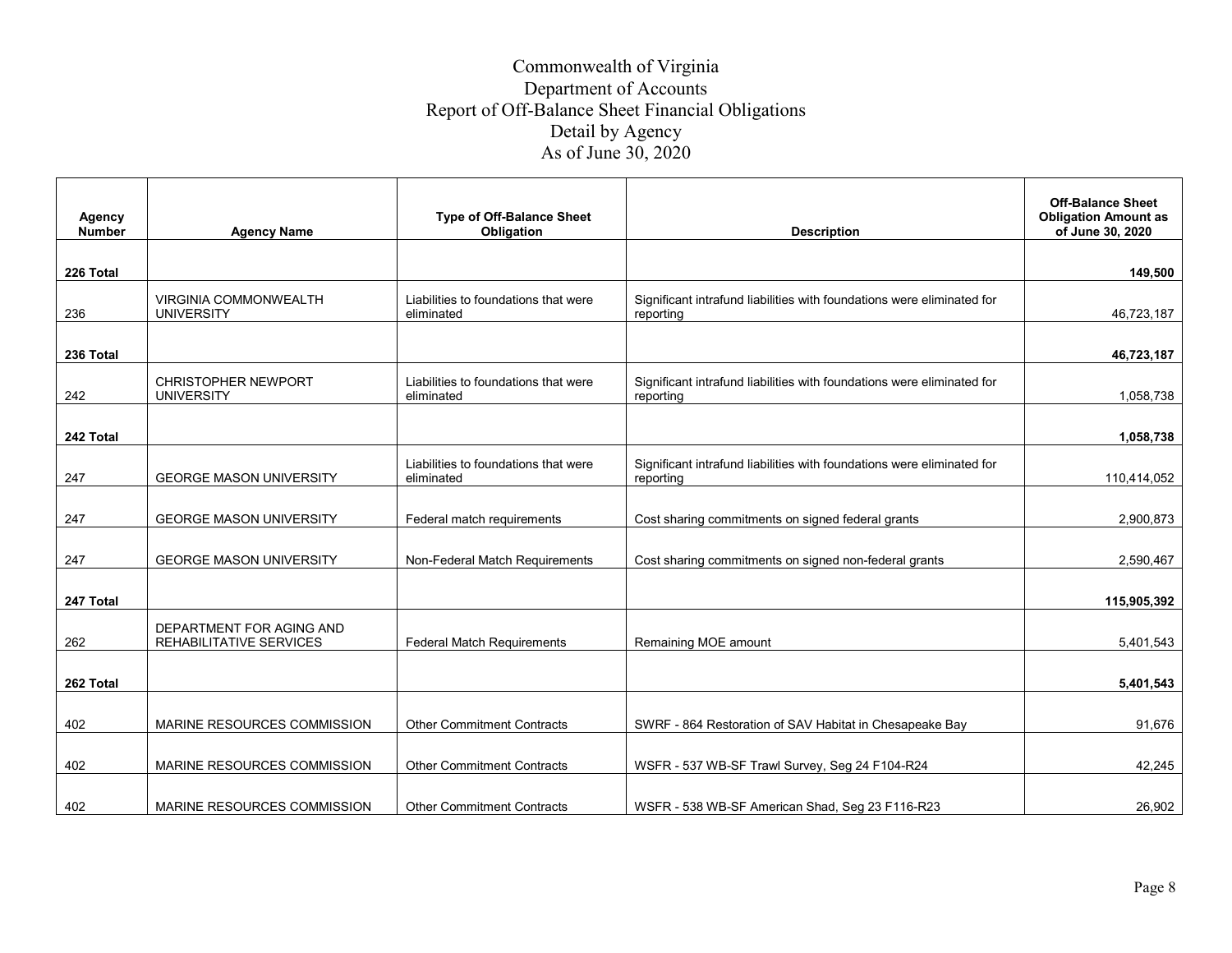| Agency<br><b>Number</b> | <b>Agency Name</b>                      | <b>Type of Off-Balance Sheet</b><br>Obligation | <b>Description</b>                                                                          | <b>Off-Balance Sheet</b><br><b>Obligation Amount as</b><br>of June 30, 2020 |
|-------------------------|-----------------------------------------|------------------------------------------------|---------------------------------------------------------------------------------------------|-----------------------------------------------------------------------------|
|                         |                                         |                                                |                                                                                             |                                                                             |
| 402                     | MARINE RESOURCES COMMISSION             | <b>Other Commitment Contracts</b>              | MIF - 764 Predation Impacts of Blue Catfish on Blue Crabs                                   | 23.283                                                                      |
| 402                     | MARINE RESOURCES COMMISSION             | <b>Other Commitment Contracts</b>              | SWRF - 838 Quantifying the Economic/Behavioral Effects of VA<br><b>Recreational Cobia</b>   | 18.058                                                                      |
| 402                     | MARINE RESOURCES COMMISSION             | <b>Other Commitment Contracts</b>              | SWRF - 873 Monitoring Relative Abundance of YOY American Eel,<br><b>Yr 19</b>               | 13,480                                                                      |
| 402                     | MARINE RESOURCES COMMISSION             | <b>Other Commitment Contracts</b>              | SWRF - 868 Boat Scarring effects on SAV in VA Yr 19                                         | 11,000                                                                      |
| 402                     | MARINE RESOURCES COMMISSION             | <b>Other Commitment Contracts</b>              | MIF - 868 Boat Scarring Effects on SAV in VA, Yr19                                          | 11,000                                                                      |
| 402 Total               |                                         |                                                |                                                                                             | 237,644                                                                     |
| 425                     | JAMESTOWN-YORKTOWN<br><b>FOUNDATION</b> | Contracts                                      | Provide and install HVAC equipment for Jamestown Settlement<br><b>Visitor Services Wing</b> | 163.800                                                                     |
| 425                     | JAMESTOWN-YORKTOWN<br><b>FOUNDATION</b> | Contracts                                      | Provide construction services for Gallery Refresh                                           | 95.932                                                                      |
| 425                     | JAMESTOWN-YORKTOWN<br><b>FOUNDATION</b> | Contracts                                      | Provide demolition and installation services for Jamestown<br>Settlement Remodel            | 50,905                                                                      |
| 425                     | JAMESTOWN-YORKTOWN<br><b>FOUNDATION</b> | Contracts                                      | Provide audio visual equipment and installation services for Gallery<br>Refresh             | 42,613                                                                      |
| 425                     | JAMESTOWN-YORKTOWN<br><b>FOUNDATION</b> | Contracts                                      | Provide films and special effects equipment for Jamestown Galleries                         | 25,781                                                                      |
| 425                     | JAMESTOWN-YORKTOWN<br><b>FOUNDATION</b> | Contracts                                      | Provide design services for HVAC equipment at Jamestown<br>Settlement Visitor Services Wing | 20,149                                                                      |
| 425                     | JAMESTOWN-YORKTOWN<br><b>FOUNDATION</b> | Contracts                                      | Provide computer interactives for Jamestown Galleries                                       | 17,533                                                                      |
| 425                     | JAMESTOWN-YORKTOWN<br><b>FOUNDATION</b> | Contracts                                      | Provide design services Gallery Refresh                                                     | 10.948                                                                      |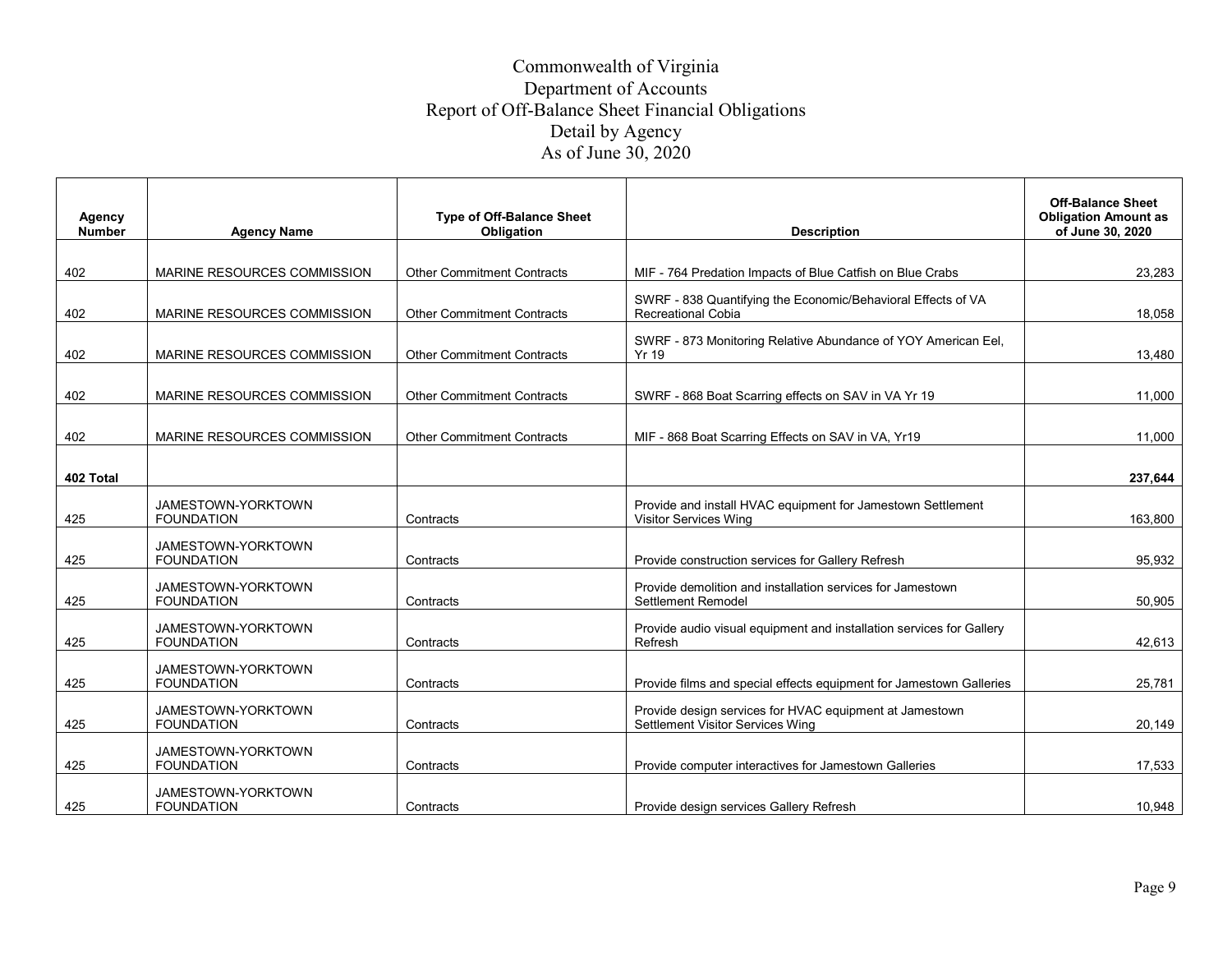| Agency<br><b>Number</b> | <b>Agency Name</b>                      | <b>Type of Off-Balance Sheet</b><br>Obligation | <b>Description</b>                                                                                         | <b>Off-Balance Sheet</b><br><b>Obligation Amount as</b><br>of June 30, 2020 |
|-------------------------|-----------------------------------------|------------------------------------------------|------------------------------------------------------------------------------------------------------------|-----------------------------------------------------------------------------|
| 425                     | JAMESTOWN-YORKTOWN<br><b>FOUNDATION</b> | Contracts                                      | Fabricate 18th century reproduction desk                                                                   | 6,314                                                                       |
| 425                     | JAMESTOWN-YORKTOWN<br><b>FOUNDATION</b> | Contracts                                      | Provide design and inspection services for dock repair                                                     | 6.000                                                                       |
| 425                     | JAMESTOWN-YORKTOWN<br><b>FOUNDATION</b> | Contracts                                      | Provide and install carpet for JS Orientation Theater                                                      | 4,470                                                                       |
| 425                     | JAMESTOWN-YORKTOWN<br><b>FOUNDATION</b> | Contracts                                      | Provide design services for exhibit labels                                                                 | 4,451                                                                       |
| 425                     | JAMESTOWN-YORKTOWN<br><b>FOUNDATION</b> | Contracts                                      | Provide and install building automation system equipment for<br>Jamestown Settlement Visitor Services Wing | 3,900                                                                       |
| 425                     | JAMESTOWN-YORKTOWN<br><b>FOUNDATION</b> | Contracts                                      | Provide and install carpet for Gift Shop Offices                                                           | 3,795                                                                       |
| 425                     | JAMESTOWN-YORKTOWN<br><b>FOUNDATION</b> | Contracts                                      | Provide design services for Jamestown Restroom remodel                                                     | 2,187                                                                       |
| 425                     | JAMESTOWN-YORKTOWN<br><b>FOUNDATION</b> | Contracts                                      | Repair of smoke detector in Jamestown Settlement restrooms                                                 | 236                                                                         |
| 425 Total               |                                         |                                                |                                                                                                            | 459,014                                                                     |
| 501                     | DEPARTMENT OF TRANSPORTATION            | <b>Right of Way Obligations</b>                | Pending Payments for Construction R/W                                                                      | 578,713                                                                     |
| 501                     | DEPARTMENT OF TRANSPORTATION            | <b>Legal Cases</b>                             | Payments & Pending Payments for claims against VDOT                                                        | 412,749                                                                     |
| 501                     | DEPARTMENT OF TRANSPORTATION            | Legal Cases                                    | Payments & Pending Payments for claims against VDOT                                                        | 25,046                                                                      |
| 501 Total               |                                         |                                                |                                                                                                            | 1,016,508                                                                   |
| 601                     | DEPARTMENT OF HEALTH                    | <b>Federal Match Requirements</b>              | Federal Grant CFDA 15.616 Clean Vessel Act Award 10/1/17 -<br>10/31/20                                     | 82.694                                                                      |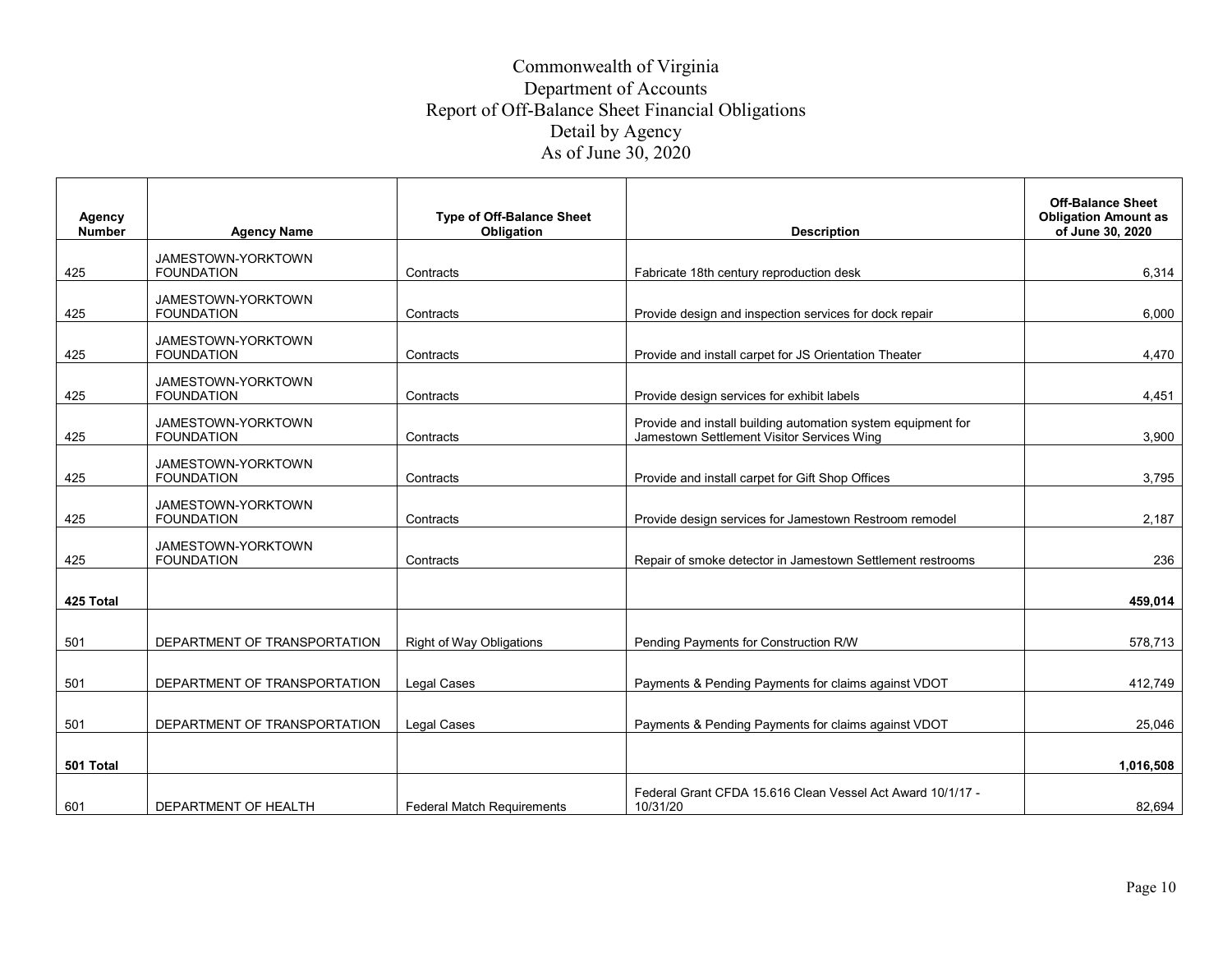| Agency<br><b>Number</b> | <b>Agency Name</b>             | <b>Type of Off-Balance Sheet</b><br>Obligation | <b>Description</b>                                                                                      | <b>Off-Balance Sheet</b><br><b>Obligation Amount as</b><br>of June 30, 2020 |
|-------------------------|--------------------------------|------------------------------------------------|---------------------------------------------------------------------------------------------------------|-----------------------------------------------------------------------------|
| 601                     | DEPARTMENT OF HEALTH           | <b>Federal Match Requirements</b>              | Federal Grant CFDA 15.622 Big Tier I Monitoring of Big Projects<br>Award 9/1/18-8/31/22                 | 1,739                                                                       |
| 601 Total               |                                |                                                |                                                                                                         | 84.433                                                                      |
| 706                     | <b>WESTERN STATE HOSPITAL</b>  | <b>Other Commitment Contracts</b>              | Automated Pharmacy System Maintenance                                                                   | 545,358                                                                     |
| 706 Total               |                                |                                                |                                                                                                         | 545,358                                                                     |
| 777                     | DEPARTMENT OF JUVENILE JUSTICE | Contracts                                      | Moseley Architects - A&E Srvcs for new JCC Facility                                                     | 2,246,579                                                                   |
| 777                     | DEPARTMENT OF JUVENILE JUSTICE | Contracts                                      | Atlantic Constructors - Bon Air School Chiller Replacement                                              | 128,704                                                                     |
| 777                     | DEPARTMENT OF JUVENILE JUSTICE | Contracts                                      | JTS, LLC - Project Management Services for Tidewater JCC Facility                                       | 97,729                                                                      |
| 777                     | DEPARTMENT OF JUVENILE JUSTICE | Contracts                                      | Say Consulting Group - Emergency Domestic Water Heater<br>Replacement at Bon Air Expansion Admin Design | 11,220                                                                      |
| 777                     | DEPARTMENT OF JUVENILE JUSTICE | Contracts                                      | Draper Aden Associates - Bon Air MS4 Chesapeake Bay<br>TMDLCompliance                                   | 9.646                                                                       |
| 777                     | DEPARTMENT OF JUVENILE JUSTICE | Contracts                                      | Cornerstone Architects - VPSTC Smyth Hall ADA Bathroom<br>Renovation                                    | 6,136                                                                       |
| 777                     | DEPARTMENT OF JUVENILE JUSTICE | Contracts                                      | Say Consulting Group - Design Services for Old Cedar Lodge<br>Boiler/Fire Alarm Replacement             | 5,100                                                                       |
| 777                     | DEPARTMENT OF JUVENILE JUSTICE | Contracts                                      | Say Consulting Group - Bon Air Upper Campus Chiller Replacement<br>Desian                               | 4.110                                                                       |
| 777                     | DEPARTMENT OF JUVENILE JUSTICE | Contracts                                      | France Environmental - Asbestos and Lead Testing and Abatement<br>Design for Bon Air State House        | 4,072                                                                       |
| 777                     | DEPARTMENT OF JUVENILE JUSTICE | Contracts                                      | Cornerstone Architects - Staff House Roof Replacement Design at<br><b>VPSTC</b>                         | 2.079                                                                       |